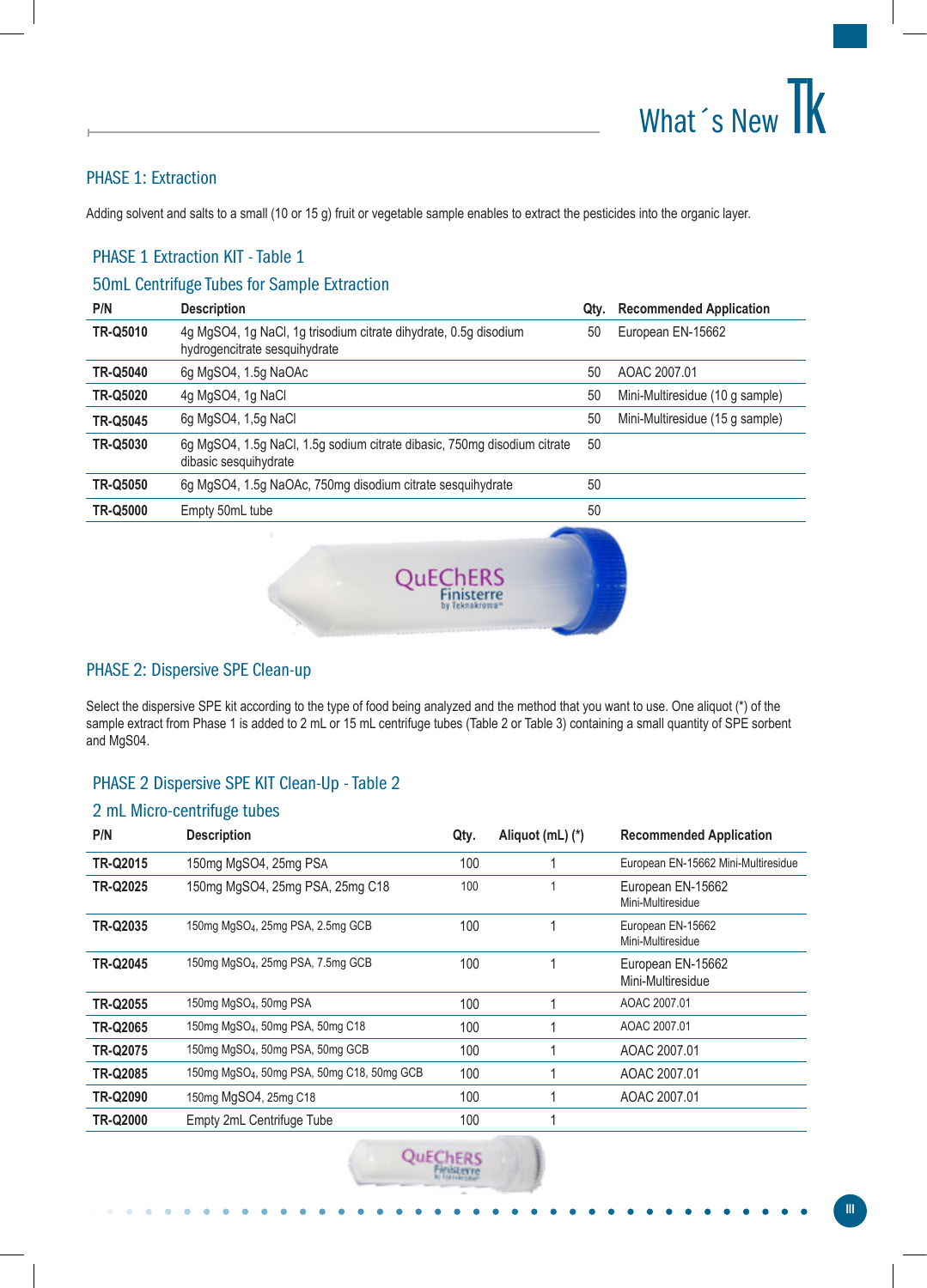# TK What 's New

## 15 mL Centrifuge tubes - Table 3

| P/N             | <b>Description</b>                                         | Qty. | Aliquot (mL) (*) | <b>Recommended Application</b> |
|-----------------|------------------------------------------------------------|------|------------------|--------------------------------|
| <b>TR-Q1590</b> | 900mg MgSO <sub>4</sub> , 150mg PSA                        | 50   | 6                | European EN-15662              |
| TR-Q1593        | 900mg MgSO <sub>4</sub> , 150mg PSA, 150mg C18             | 50   | 6                | European EN-15662              |
| <b>TR-Q1591</b> | 900mg MgSO <sub>4</sub> , 150mg PSA, 15mg GCB              | 50   | 6                | European EN-15662              |
| <b>TR-Q1592</b> | 900mg MgSO <sub>4</sub> , 150mg PSA, 45mg GCB              | 50   | 6                | European EN-15662              |
| <b>TR-Q1510</b> | 1200mg MgSO <sub>4</sub> , 400mg PSA                       | 50   | 8                | AOAC 2007.01                   |
| TR-Q1515        | 1200mg MgSO <sub>4</sub> , 400mg PSA, 400mg C18            | 50   | 8                | AOAC 2007.01                   |
| <b>TR-Q1516</b> | 1200mg MgSO <sub>4</sub> , 400mg PSA, 400mg GCB            | 50   | 8                | AOAC 2007.01                   |
| <b>TR-Q1520</b> | 1200mg MgSO <sub>4</sub> , 400mg PSA, 400mg C18, 400mg GCB | 50   | 8                | AOAC 2007.01                   |
| <b>TR-Q1596</b> | 900mg MgSO <sub>4</sub> , 150mg C18                        | 50   | 6                | AOAC 2007.01                   |
| <b>TR-Q1594</b> | 900mg MgSO <sub>4</sub> , 300mg PSA, 150mg GCB             | 50   | 6                | ---                            |
| <b>TR-Q1595</b> | 900mg MgSO <sub>4</sub> , 300mg PSA, 150mg C18             | 50   | 6                | ---                            |
| TR-Q1600        | 750mg MgSO4, 250mg PSA, 250mg C18, 250 mg GCB              | 50   | 6                |                                |

PSA= Primary and secondary exchange material GCB= Graphitized carbon blank



## Selection Guide for Dispersive Kits. Phase 2

| <b>Methods</b>                                                                               |                |                            |                             |                                           |  |  |  |
|----------------------------------------------------------------------------------------------|----------------|----------------------------|-----------------------------|-------------------------------------------|--|--|--|
| <b>Types</b>                                                                                 | <b>Qt Pack</b> | EN 15662                   | AOAC 2007.1                 | <b>Mini Multiresidue</b><br><b>Others</b> |  |  |  |
| <b>General Fruits and Vegetables:</b><br>Removes polar organic acids, some sugars and lipids |                |                            |                             |                                           |  |  |  |
|                                                                                              | 100 tubes 2 mL | 25 mg PSA<br>150 mg MgSO4  | 50 mg PSA<br>150 mg MgSO4   | 25 mg PSA<br>150 mg MgSO4                 |  |  |  |
|                                                                                              |                | Part Nº TR-Q2015           | <b>Part No. TR-Q2055</b>    | <b>Part No. TR-Q2015</b>                  |  |  |  |
|                                                                                              | 50 tubes 15 mL | 150 mg PSA<br>900 mg MgSO4 | 400 mg PSA<br>1200 mg MgSO4 |                                           |  |  |  |
|                                                                                              |                | <b>Part No. TR-Q1590</b>   | <b>Part No. TR-Q1510</b>    |                                           |  |  |  |

**Fruits and Vegetables with Fats and Waxes:**

**Removes polar organic acids, some sugars, more lipids and sterols** 

| 100 tubes 2 mL | 25 mg PSA<br>25 mg C18<br>150 mg MgSO4   | 50 mg PSA<br>25 mg PSA<br>50 mg C18<br>25 mg C18<br>150 mg MgSO4<br>150 mg MgSO4 |                          |                                          |
|----------------|------------------------------------------|----------------------------------------------------------------------------------|--------------------------|------------------------------------------|
|                | Part No.TR-Q2025                         | <b>Part No. TR-Q2065</b>                                                         | <b>Part No. TR-Q2025</b> |                                          |
| 50 tubes 15 mL | 150 mg PSA<br>150 mg C18<br>900 mg MgSO4 | 400 mg PSA<br>400 mg C18<br>1200 mg MgSO4                                        |                          | 150 mg PSA<br>150 mg C18<br>900 mg MgSO4 |
|                | <b>Part No. TR-Q1593</b>                 | <b>Part No. TR-Q1515</b>                                                         |                          | TR-Q1593                                 |